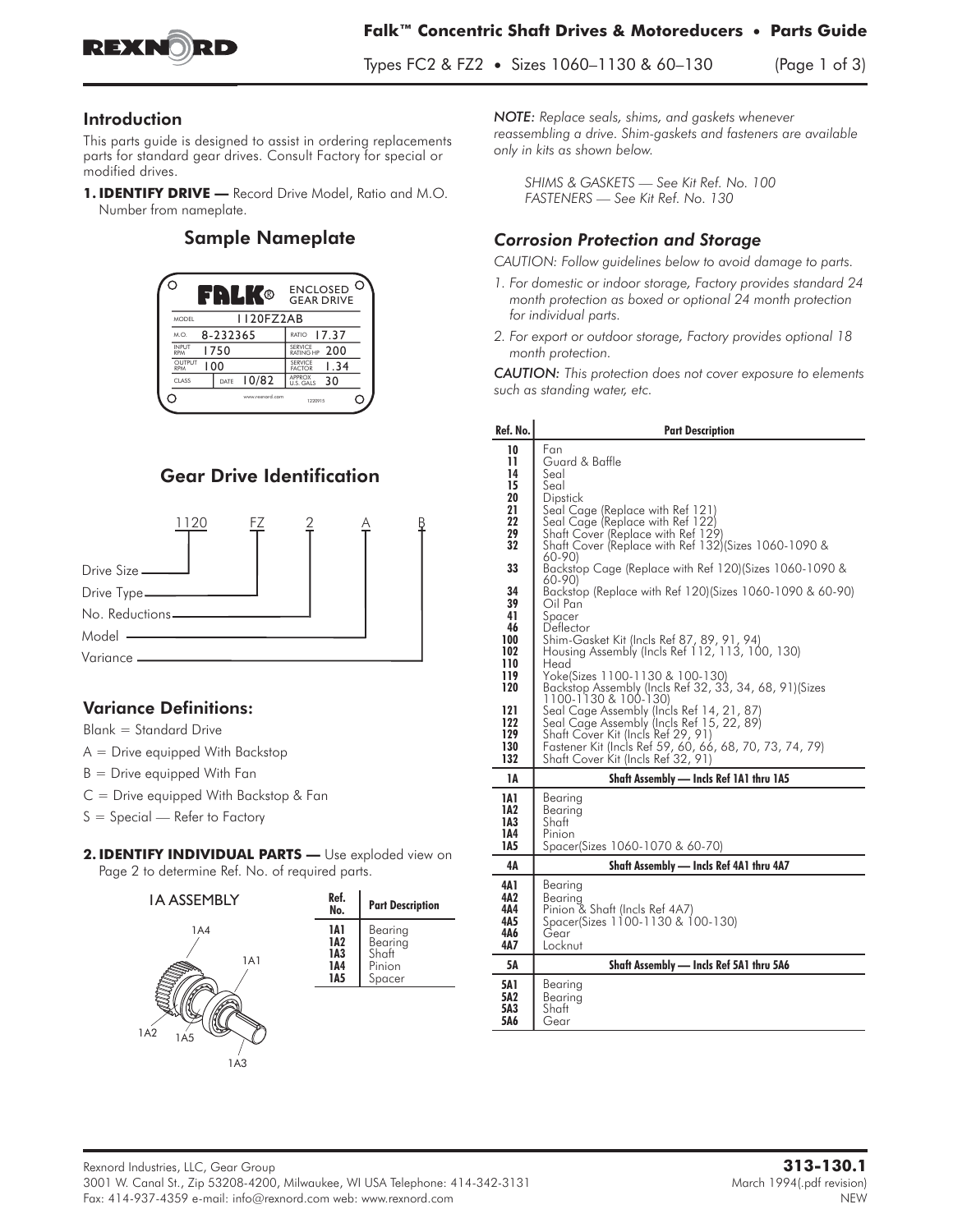(Page 2 of 3) Sizes 1060–1130 & 60–130 **•** Types FC2 & FZ2



4A ASSEMBLY 4A1 4A4 4A2 4A6 4A5 4A7 5A ASSEMBLY  $5A2$ 5A1  $5A3$   $350$ 46 60 22 122 ASSEMBLY 102 ASSEMBLY 15  $89'$   $\bigcirc$   $7^{20}$ 113 94 112 74 79 70 110 39 73 59 121 ASSEMBLY 87  $^{14}_{/}$  21 10 1A ASSEMBLY 1A4 1A2 1A1 1A3  $66$  129 ASSEMBLY 29 91 41 120 ASSEMBLY 68 32 91 91 33 34 119 120 H. S. SHAFT L. S. PINION L. S. SHAFT 1A5

Parts Diagram

**313-130.1** Rexnord Industries, LLC, Gear Group March 1994(.pdf revision) 3001 W. Canal St., Zip 53208-4200, Milwaukee, WI USA Telephone: 414-342-3131<br>Fax: 414-937-4359 e-mail: info@rexnord.com web: www.rexnord.com Fax: 414-937-4359 e-mail: info@rexnord.com web: www.rexnord.com